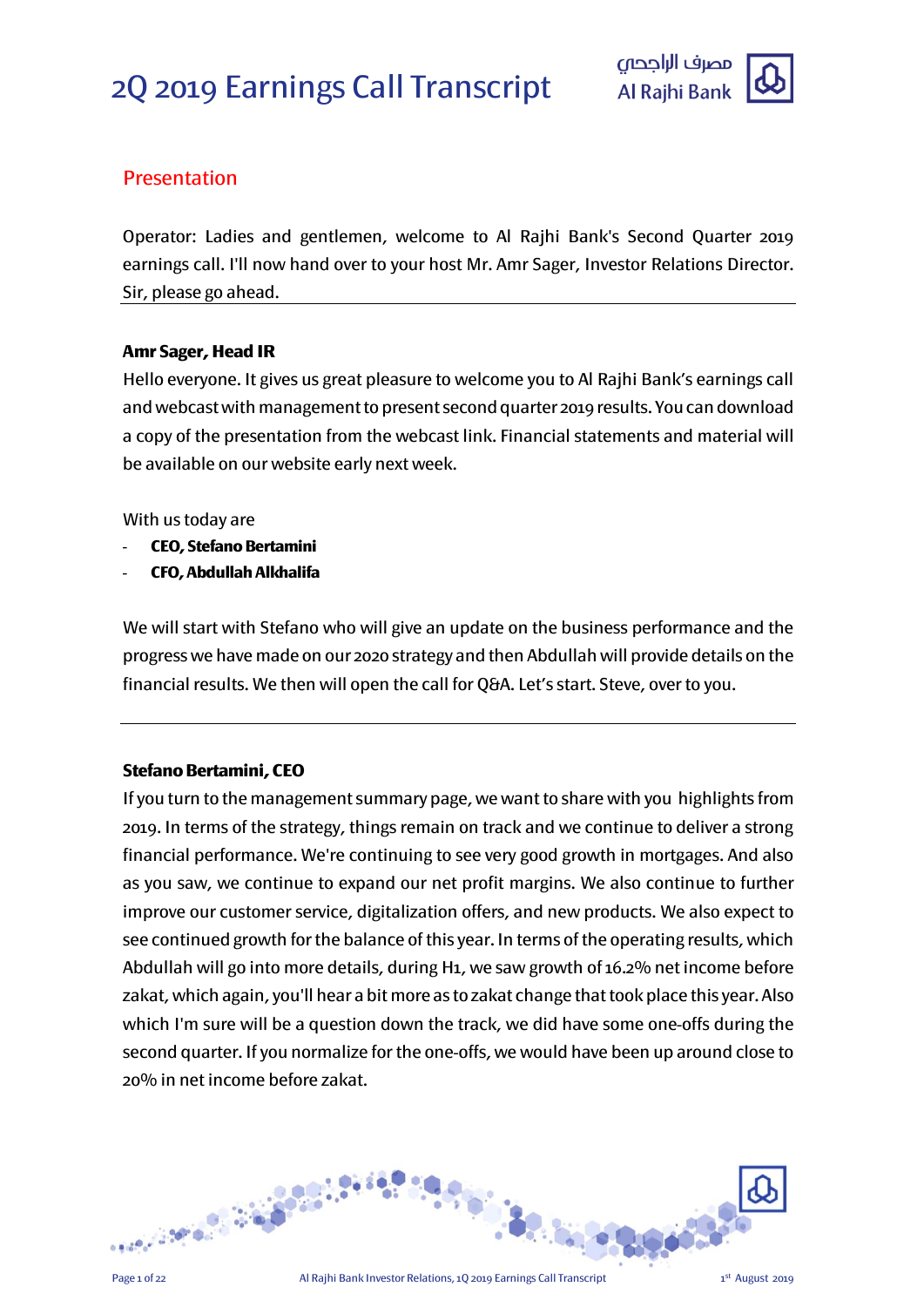

We continue to see very good improvement in yields, continue to do a good job from an operational efficiency perspective, cost of risk remains flat and we're seeing good profit growth across all three engines, retail, corporate, and treasury. We also had a good second quarter. In terms of balance sheet, we are at an all-time high in terms of non-profit bearing deposits. We remain very well capitalized and maintain very high coverage ratios. We did have very good loan growth compared to last year. Year on year retail was up 5.1%. And corporate was up 5.8%. In terms of the market data that we saw from SAMA, year to date, the market's grown 2.3% in terms of our loan growth and we're up by 3.1%, we're trending above the market.

If I could now turn your attention to the strategic overview. Most of you have been through this but just for some newcomers, we've been running a five-point strategy that we call "ABCDE" since second half of 2015. The strategy was put in place to address five issues that we faced at the time. First is we had been underperforming in the market in terms of financials and we have seen a decline in market shares. We had low employee engagement, our customer service was poor, we under invested in digital, and our execution also could have been improved. Therefore, we got together as a management team and put in what we call our "ABCDE" strategy.

**A stands for accelerate growth**, with the goal of exceeding the industry, which I believe we've shown consistently we've done over the last four years. And one of those key pillars has been to grow our mortgage book, to enhance our SME and corporate capabilities and off course, treasury. Also, to improve our yields we've continued to do consistently.

**B which stands for become employer of choice**, our goal here was to have higher engagement. As you can see here, we've continued to engage our workforce. I've just received some preliminary results from our employee survey and it looks like we've improved again over the last year. We've also materially enhanced our training and development programs.

**C for Customer Focus,** We've done a lot of work around customer focus, which I'll highlight a bit more in the next page.

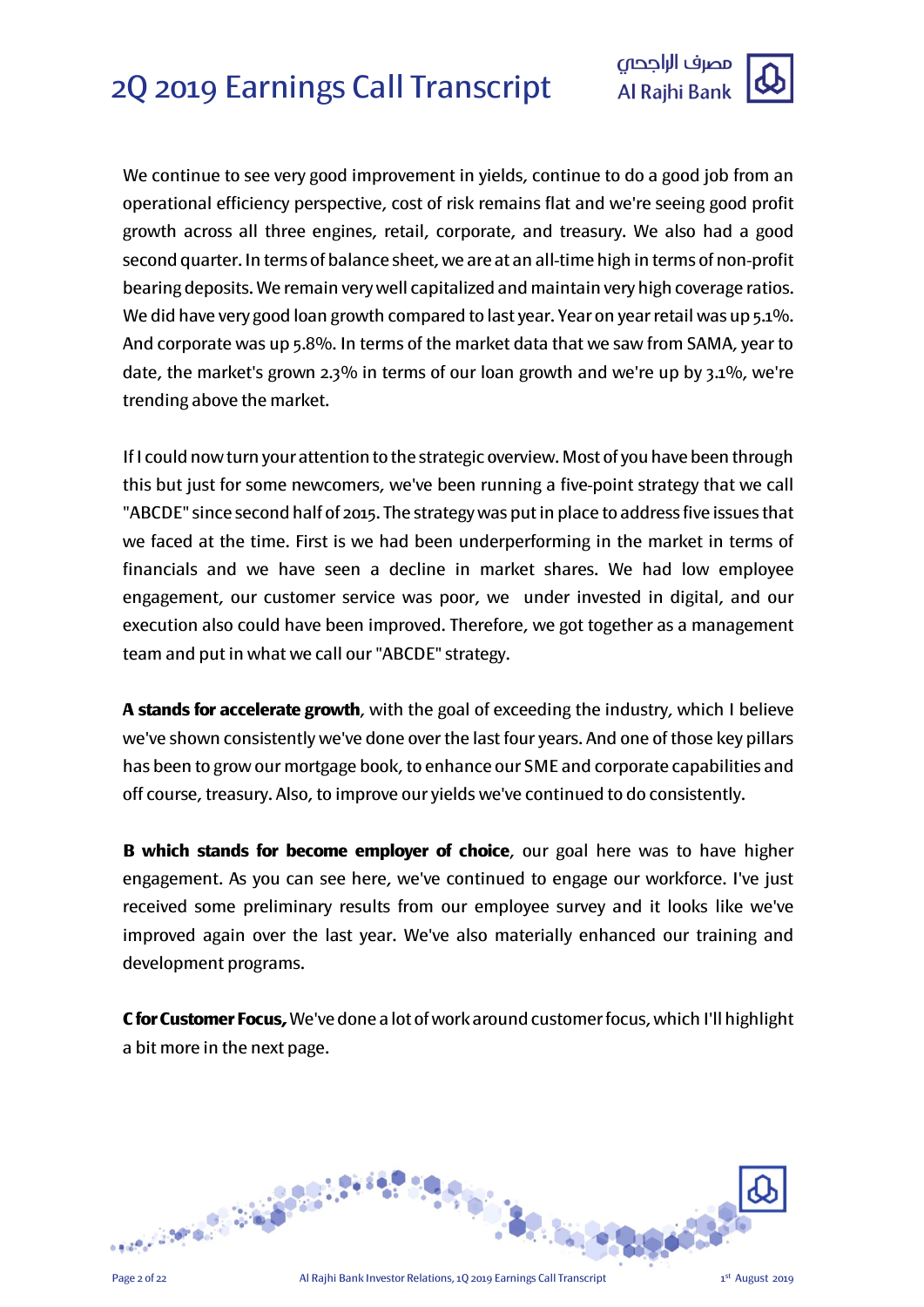

**D is for Digital Leadership;**we're now leading in digital on many fronts. And we may do a more full update of this during our 3Q call. These efforts are being led by our deputy CEO, Waleed Al Mogbel, and we'll ask him to join the call next time around.

**E stand for Execution Excellence,** also we continue to do a very good job as seen by our performance.

If I then take the more general themes into some specific areas that show our progress, I'm now turning to the strategy updates on page  $\Delta$  of the deck.

**A ccelerated Growth,** You can see the strong growth we've had in operating income year on year. We've also grown our mortgage book by 39%. If you go to the visual below, you that we've effectively doubled the size of our mortgage book from 2015. Also during that period, our market share has increased from 20.6% at the end of December 2015, to 29.1% as of 1Q 2019. We've also continued to grow our current accounts which are up 9% year on year, and very good continued expansion in our profit margins.

**B ecome Employer of Choice,** in terms of employer of choice, the additional comment I can provide is we continue to expand our leadership programs. I think I mentioned during the last call, we launched a female graduate program. We've also now launched an IT program and more recently, a security program as well. We also continue to make very good progress in terms of increasing the mix of females in the business. And we continue to increase the number of volunteering hours that we do year on year.

**C ustomer Focus,** On the customer focus area, what I'm proudest of, literally found out about this about four days ago is that we've now achieved the number one position on Net Promoter Score. You recall when we first started we were number seven in the country, it's taken us three and a half years but as of the second quarter, we're now in the top position.

**Digital Leadership**, We've made tremendous progress, we continue to invest in our point of sale infrastructure. We now have 25% share of units in the market and a volume of 22%, which is up 200 basis points since the end of last year. We've also added 1 million active digital users during this year alone. This month, we actually added over 130,000 active

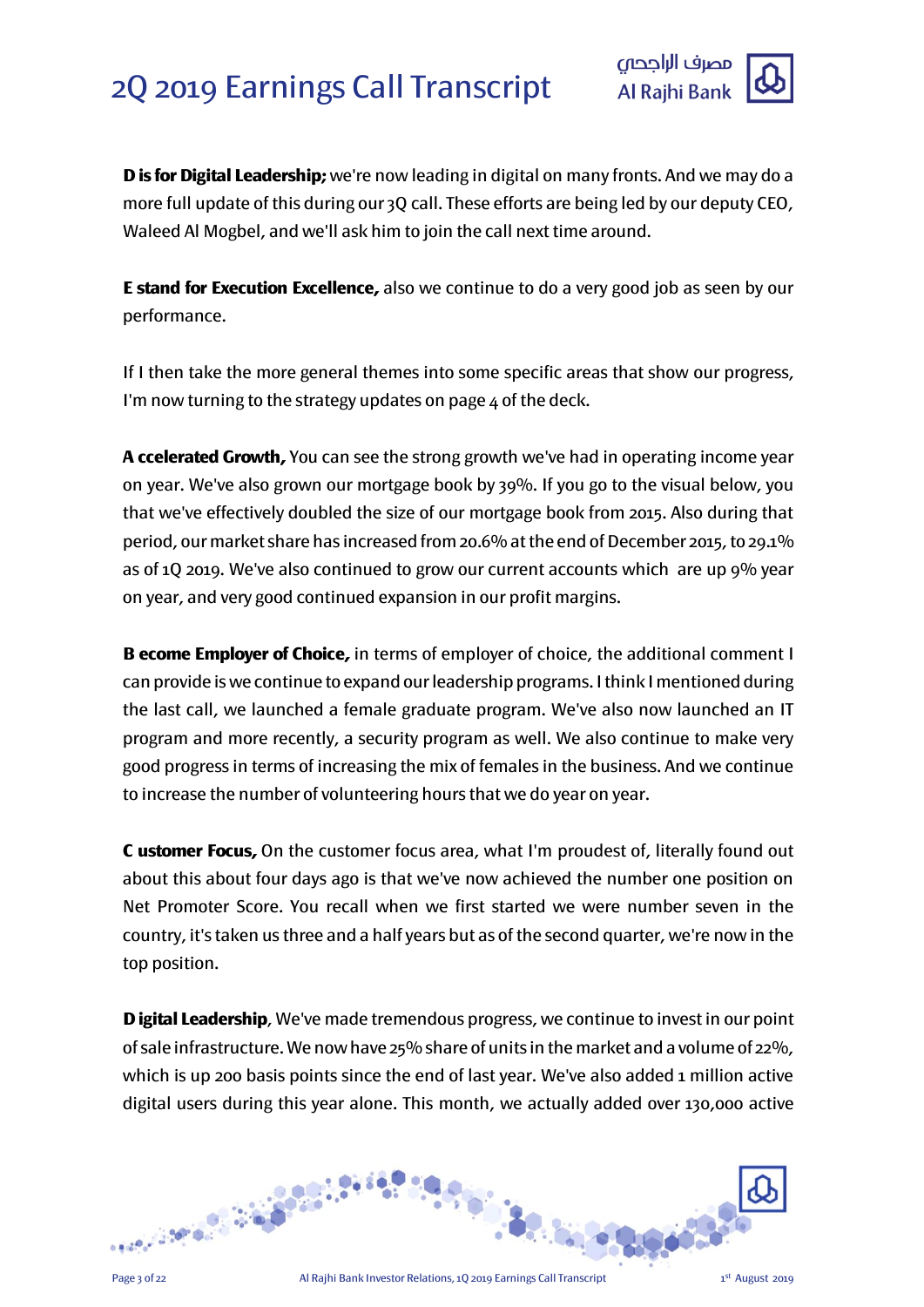

customers, which is the highest single month increase we've had, so it shows you momentum continues. When we talk about the mix of manual to digital, we actually achieved our December 2020 target as of the first half of this year, and we'll continue to see progress in the mix of business.

**E xecution Excellence**, as we've talked about before, continued investment in enhancing our efficiency. Many of investment continues in the IT area to improve resilience and also enhance our systems, whether it be treasury, lending systems, etc. You can see that the number of transactions that we service per month continues to increase. Just since December of last year, we're up over 25 million transactions per month. And with that, I'll turn it over to Abdullah to take you through the financials in a bit more detail.

# **Abdullah Alkhalifa,CFO**

Good afternoon everyone. Thank you again for taking the time to dial in for our earnings call for the second quarter 2019. before I start talking about the performance of the bank in the first half this year, I want to first spend some time on the material change that happened this quarter as far as the treatment of zakat. zakat in banks and also insurance companies, these two sectors which are supervised by SAMA, has always been treated as an item of the shareholders' equity including Q1 this year. However, in July we received a letter from our regulator saying that we should start this quarter to treat zakat as a P&L item just as all other sectors in the Saudi Stock Exchange. Therefore, we included this in H1 results. That's why you see that for the first time banks are announcing results after zakat.

I want to give you heads up because once we publish our Q4 results 2019, as you recall, there had been a settlement for zakat in Q4 2018. That settlement as part of the treatment to P&L, will have to be recycled to our income statement in Q4 2018. Therefore, just to let you knowso you won't be taken by surprise the settlement of 5.4 billion will come as a P&L item in 2018.

The income for H1 before zakat has continued on a strong growth 16.2%. we had some one-offs and if we neutralize the effect would have been closer to 20%. We've also announced first half dividends of 1.5 riyals, that represent a 15% increase over last year. It

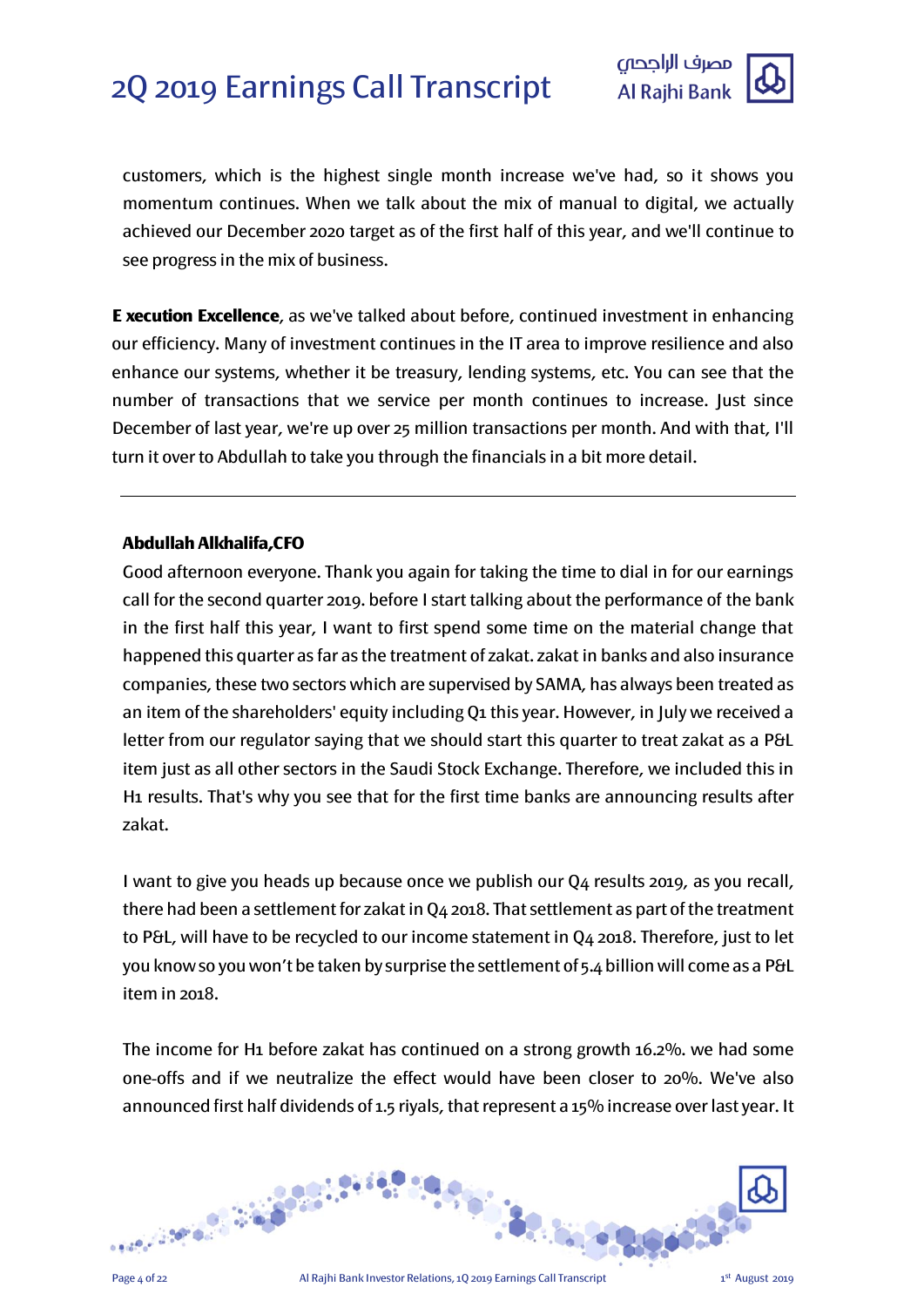



is in line with what we keep telling investors in different meetings that you should expect 60 to 70 pay-out ratio. If you calculate that before zakat, it's 65%, and after zakat it's 72% pay-out ratio.

the change in net income after Zakat from the first half last year of 4.8b to 5.2b this year, you'll find there's a big item which is zakat, 404 million. In quarter four last year, part of the terms of the settlement decides what is the zakat charge for 2018 in Q4. We've been accruing up to the first nine months of the year in 2018 zakat as per our Shariah calculation. That's why you see the big difference between the first half this year and last year when it comes to zakat. Nothing changes effectively, both are close to 10%, last year effectively about 9%, this year is 10%. But that change only happened in Q4. So in Q4 2018, not only the settlement but the catch up for the zakat. We have over 760 million that came in Q4 for 2018 zakat.

performance of operating income of 12.7% growth is driven mainly by the growth of yield income. Compared to the same period last year, we picked up 65 basis points in our net profit margins. Our average earning asset is up by  $4\%$ , this improvement in net profit margins is driven by different factors. One of them is the very strong growth on mortgage business, year on year is 39%. And as you know, we mentioned in previous earnings calls that currently mortgage business is yielding higher than other retail products, except obviously revolving credit card. Also we have a very strong growth on current accounts 9% year on year. Even if you look at year to date, the growth in current accounts is 6.1%. That's double the growth that we've seen in the market overall, which is 3%. So we've doubled the growth of the market.

cost-to-income is 31.3%, and our guidance is below 31%. We had one-offs, otherwise would be similar to the first quarter of this year. Compared to last year, our net profit margins picked up 45 basis points in the first half compared to the full year last year.

The next slide shows you the trends of total operating income quarter by quarter as well as income before zakat. Slide 8 shows the Zakat effect for Q4 2018 because both the settlement amount of 5.4 billion as well as the catch up on the zakat. That's why I'm giving you the comparison here. If you look at ROE, as previously reported is 19.8% for 2018. However, if you do actually recycle the settlement amount to 5.4 and the catch up of the

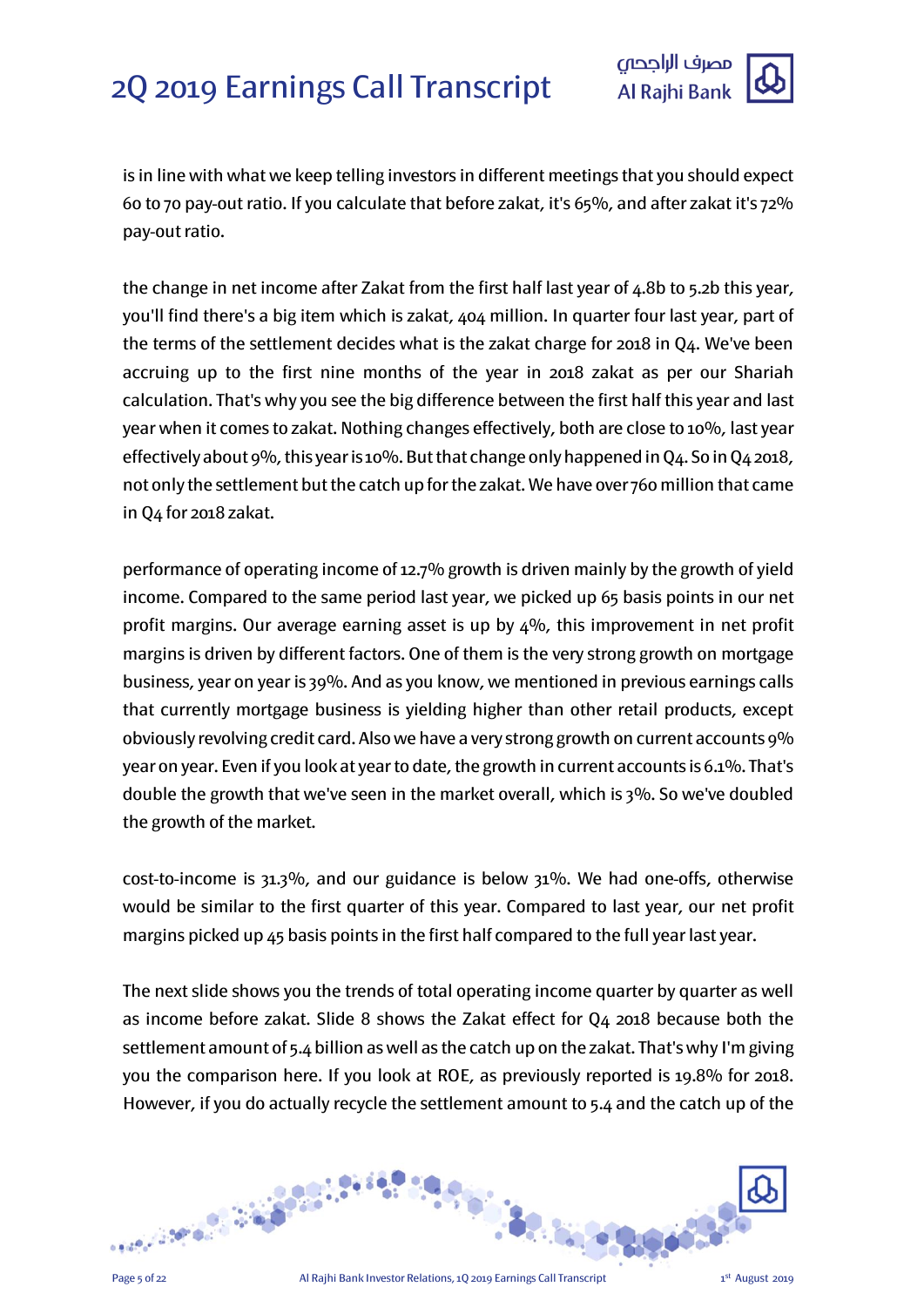



zakat, that ROE will drop to 7.6% roughly. Similar for the ROA on the next chart, you'll find that it drops from 2.9% to 1.1% in 2018 after adjusting for the settlement and the change in zakat methodology or calculations are releasing.

If I then direct your attention to page 9, we actually have now 97% of our customer deposits that are non-interest bearing deposits. As I mentioned 9%solid current accounts growth year on year. Financing this year is very promising, as we already witnessed year on year 5.3%. This is driven by both corporate and retail,both have witnessed good growth this year. On the capital adequacy, you'll find that obviously because of the settlement, we dropped from 22% down to 20.5%.

On page 10, we mentioned twice so far the one-offs, I believe this came with the news about VAT. There has been a change in regulation or a clarification on the VAT that came out late Q1. And a series of workshops were held with the tax authority. It was clear that banks have to pay VAT on home loans, even the ones below SAR 850Kwhich was supposed to be excluded. As a result, banks have to adjust because we have adjusted our numbers, and of course that attracted a penalty on the late payments as well as we had also some penalties from SAMA. If we exclude those one offs as well as more other one-offs also, our growth in operating expenses would have been only 3.7%. These are shown under the bottom right chart; you find that they are all coming from other G&A expenses.

On asset quality we see improvements. Last year Q1 NPL ratio was 0.94%. It's gone down as improvement in corporate, down to 0.85%. Our coverage ratio picked up slightly from 342% at end of last year to 353%. Capitalization is obviously strong despite the zakat settlement. Risk-weighted assets have seen some growth because of the growth on the corporate and retail loans.

Going through the guidance now, we have 3 changes there. We're maintaining the guidance on the financing as year to date we had 2.9% growth on loans. We we will keep and our guidance to be mid-single digits. As far as the net profit margin, we upgraded that. Initially, we gave 25 to 30 basis point, now we've increased this to 30 to 40 basis points. We already have six months past and I mentioned we already picked up 45 basis points of it, it came in the news Wednesday July 31<sup>st</sup> as expected, the Federal Reserve has cut the rates by 25 basis points. But as you recall, most of our assets in retail are fixed rate, so it will not

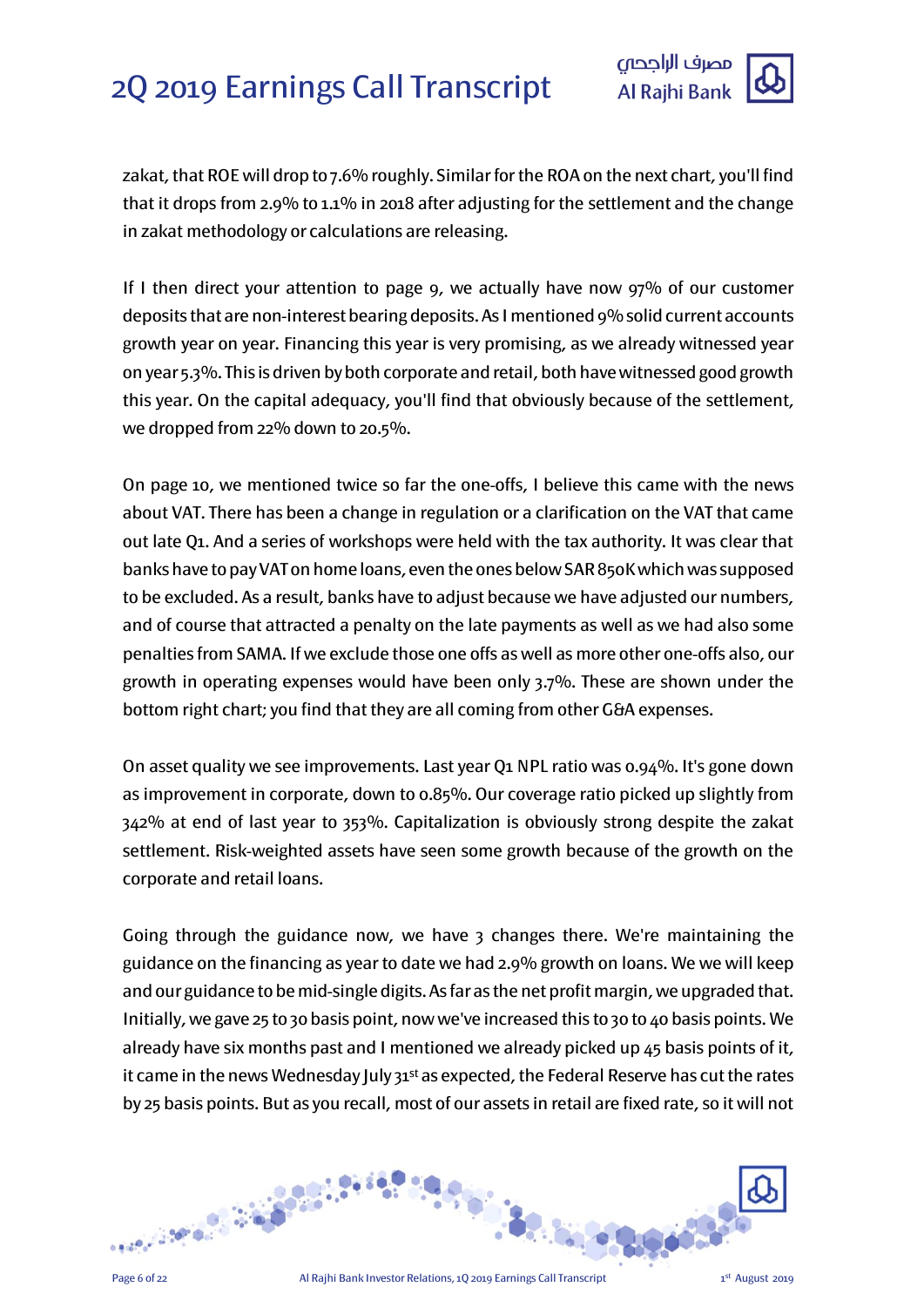

be majorly impacted as the long term for repricing. In terms of cost-to-income, we're still maintaining our guidance to be below 31%.

Cost of risk is changed from 55-65 basis points to 60-70 basis points, we slightly increase that because we've been close to the top end of previous guidance but we are not expecting any deterioration. The other change is ROE, as we mentioned before, zakat now is a P&L item, so we adjusted zakat and amended the guidance from above 22% to above 21%.

# Question and Answer Session

Our first question is from Naresh Bilandani from JP Morgan. Please go ahead.

# Naresh Bilandani

It's Naresh from JPMorgan. Congrats on the Q2 results. Just a few quick questions please. The first one is around mortgages and NIMS. Now, while you kindly explained the dynamics of the net profit margins in the previous calls, can you kindly shed some light on how much further upside do you see from here doing that, you've already delivered a widening, which is above your guidance year to date? I'm just keen to understand if we do get another rate cut from the U.S. and I know it's a bit confusing after the Fed's comments overnight, but how should we expect to see the net profit margins trend given your unique pricing dynamics into the second half of the year. Also, alongside the NIM, it would be very helpful if you kindly throw some light on the mortgage pricing in the recent months as the market reference rates have declined. And I know the mortgages are not directly linked to the SAIBOR in most cases. But this is a product where every bank is trying to get ahead. So, will much appreciate it if you can throw some light on the state of the industry here. So that's the first set of questions on the NIM and as well as on the mortgages.

My second question is generally on asset quality. Now, we have in the news again, one of the top contractors in the country looking to restructure their liabilities. So could you please comment on whether in your view this offers risk of a fresh bout of provisioning across the industry? Or do you think banks are likely to have provisions for this exposure

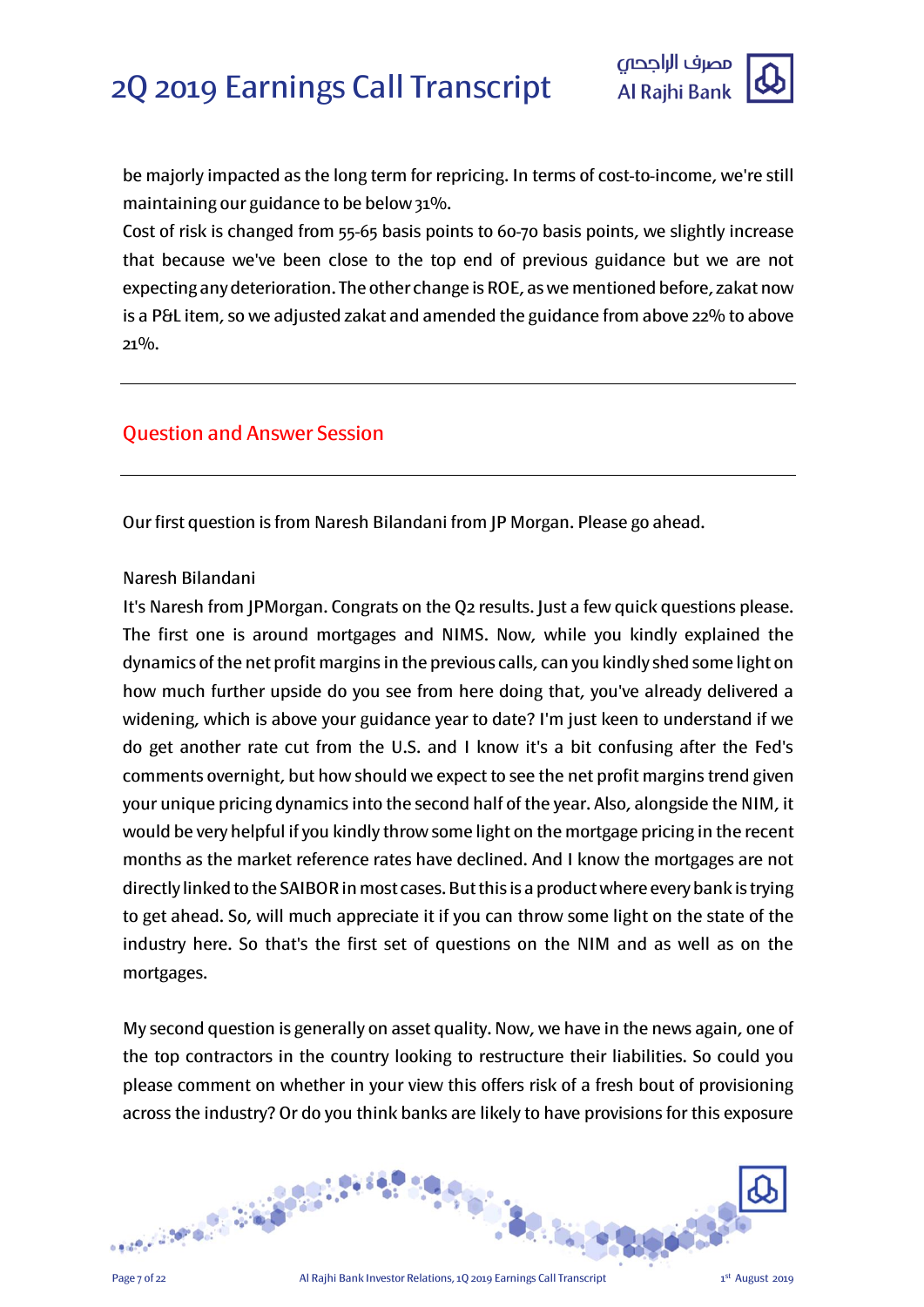

in some form already? Now, I appreciate Al Rajhi' s building and construction book is quite small. So you may not have much to worry about with your peers. But I'm just keen to hear thoughts on the extent to which this could become a broader industry wide issue. So any thoughts will be appreciated. Thanks.

# Abdullah Alkhalifa

Naresh, thanks for the questions. Obviously, as we mentioned before, growth in the mortgage is very supportive to net profit margins expansion. Because as I mentioned before, it's higher yielding assets compared to personal finance for example. Yes, I know the competition is heating up, but so for our growth is very strong, as we mentioned, 39% growth year on year. We're not witnessing slow down on the growth that would lead us to amend our prices. But eventually, we will see some reduction in prices, unlikely this year. I'm not saying that it's sustainable, but I don't think there's going to be major change this year for that business. So it's very supportive of net profit margins expansion. Don't forget also, Naresh, we had 9% growth year on year on current accounts. That's also very supportive of net profit margins expansion.

# Stefano Bertamini

So just to add to that, before talking about asset quality, as I think we've mentioned in prior calls, as long as we don't see any sustained deterioration in our market share or market share growth, there's also no reason for us to get concerned about pricing, on margins. As I shared at the beginning, we continue to increase our market share and expect we'll be above 30% by the end of this year, and we think if we can stabilize around the third, that's probably the right place to be. In terms of asset quality, the book remains very solid. You're going to have problems in companies from time to time, happens to be this is the latest one. I think most of this has been processed by the industry pretty substantially. As you are aware, most banks are extremely well capitalized .

So I don't think this is a major trend, especially as you're aware, IMF recently upgraded the GDP growth rate for Saudi. So for this year, they increased it to 1.9 from 1.7. And for next year, it's been upgraded from 2.1% to 3%. So I think that implies even in construction, demand will begin to pick up. I also read somewhere actually, for the first time in a while, the number of expats increased during the first quarter. So I think as the momentum

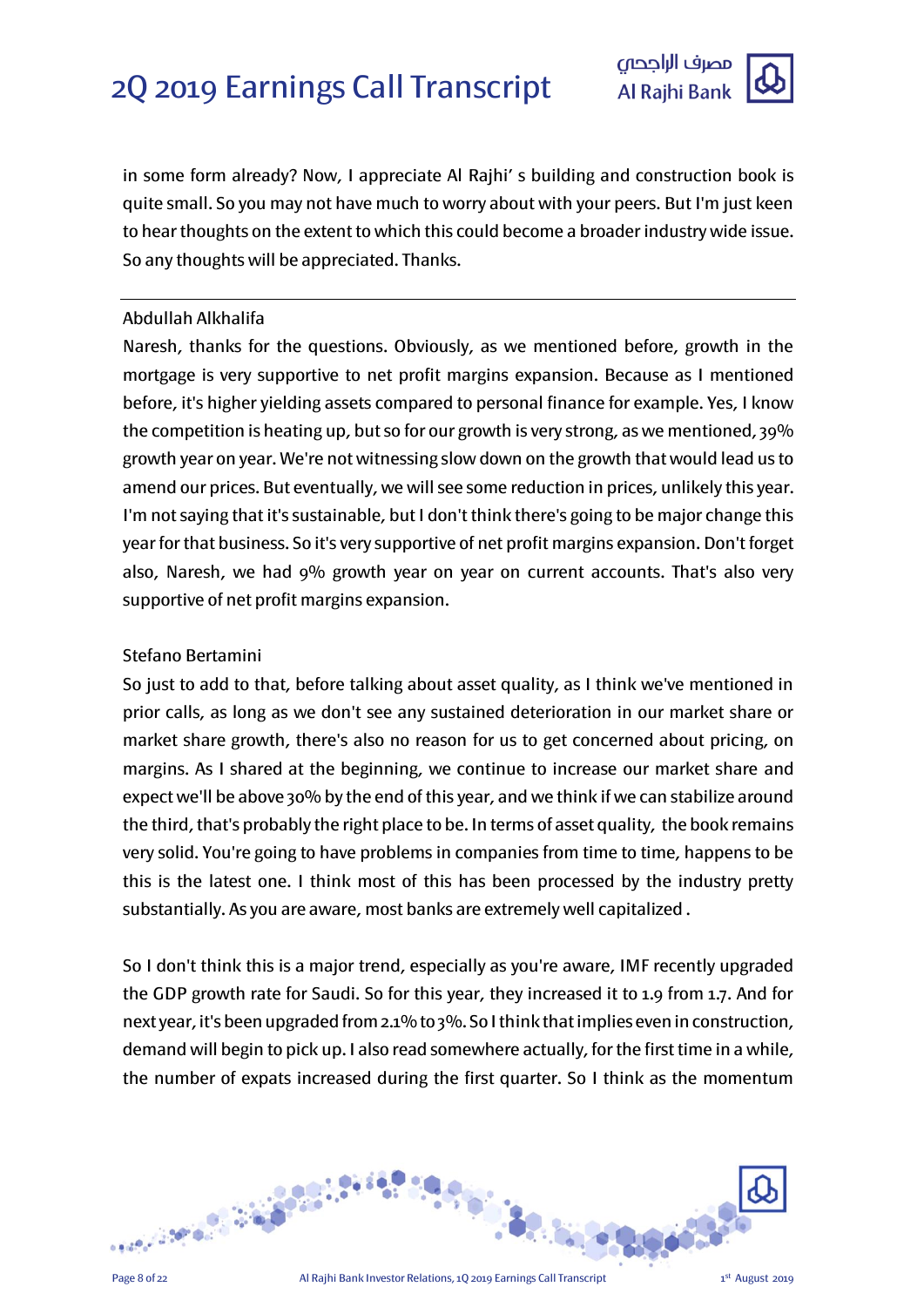

begins to build on some of these long awaited government projects, that should be a positive for the industry and ultimately for asset quality over time if anyone has an issue.

# Abdullah Alkhalifa

Another supportive indication that we're seeing recently is the amount of Letter of Credits (LC) open this year and that's up year on year by 13.7%, which tells you there's more and more activities on construction also.

# Naresh Bilandani

Great. So just quick follow ups on those. So thanks for the statements. First on the margins. So given the fact that okay, we've seen a 45 bps widening already in the first half and your guidance assumes that we could see some level of flotations coming in the second half of the year. Will this to a large extend be driven by the non-retail or the corporate portion of your book, which I guess is a 30 odd percent at this stage. Is that a fair assumption to make? That's first. And on the asset quality, just as a quick follow up, could you share your thoughts on how standardized and comparable these ECL models are across a different banks. Have these been audited by SIMAH for all banks. So, in effect the stage two or stage three loans of say Al Rajhi, would these be comparable to other banks in any form?

# Abdullah Alkhalifa

Well, on the first part, obviously, the flatness of net profit margins or slowdown of growth of net profit margins or maybe a reduction of net profit margins, that obviously comes from the wholesale, because wholesale is usually linked to the benchmark. So when SAIBOR goes down, obviously, most of the corporate assets or treasury assets, of course we'll get the price lower. For retail is predominantly fixed rate lending. As far as the stage two or stage one. I think we tend to be more proactive in moving exposure from one stage to another than maybe other competitors are.

But we tend to be conservative. Even in our internal rating, which obviously drives the provision because internal rating is linked to probability of defaults. and clearly you can see our coverage ratio, our provisions percentage of gross loans, we've always seem to be very conservative.

# Naresh Bilandani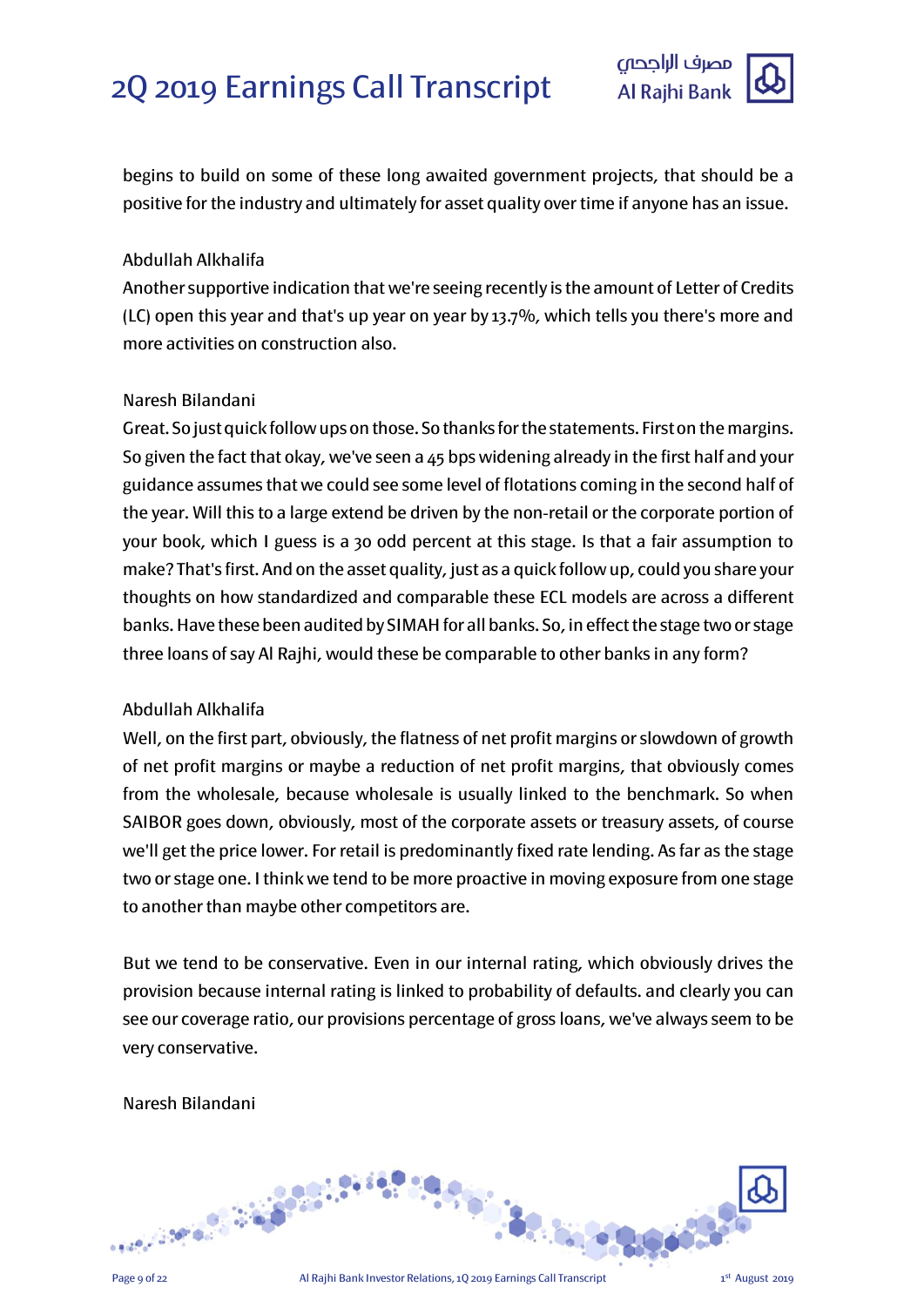

# Certainly. Thank you very much for your replies. Much appreciated.

#### Operator

Our next question is from Neri Tollardo from Morgan Stanley

#### Neri Tollardo

Yes, thank you very much for the call. I got two questions, please. One, I just want to make sure that I understand the zakat treatment correctly. So did I understand correctly that when you report full year 19 results, the full year 18 results in the income statement will be restated by the 5.4 billion hit that you've already taken to equity, but also a top up in zakat for the first three months of 2019 and the first nine months of 2018. And if that is correct, what is the extra amount on top of the 5.4 billion, and whether including that would have any impact on your capital ratios? And then the second question is on payout ratios because as far as I'm aware, the central bank puts a limitation on the pay-out ratios for Saudi banks at 75% of reported net income. Did that change now that your reported net income is post zakat and anything on your pay-out ratio going forward? Thank you.

# Abdullah Ali Alkhalifa

Thanks, Neri. On zakat, yes, you're correct. We will recycle the settlement as well as the catch up on the zakat as I mentioned. If you look at the full year 2018, the zakat charge was 992 million. We've been accruing zakat for the first nine months on our own methodology. That methodology changed in Q4 2018 and we had to basically accrue for 764 million. This is all going to be a P&L as well as the settlement. It'll be treated as an income statements. Pay-out ratio, I have been in the bank for so long. I'm not aware of any ceiling from our regulator, as far as the pay-out ratio. Of course, all the dividend announcement that we do is obviously after the approval of SAMA.

#### Neri Tollardo

Sorry, just to follow up on that, so 764 million extra that you need to provide for, for the first nine months of 2018. Is that already reflected in your capital? And on the pay-out

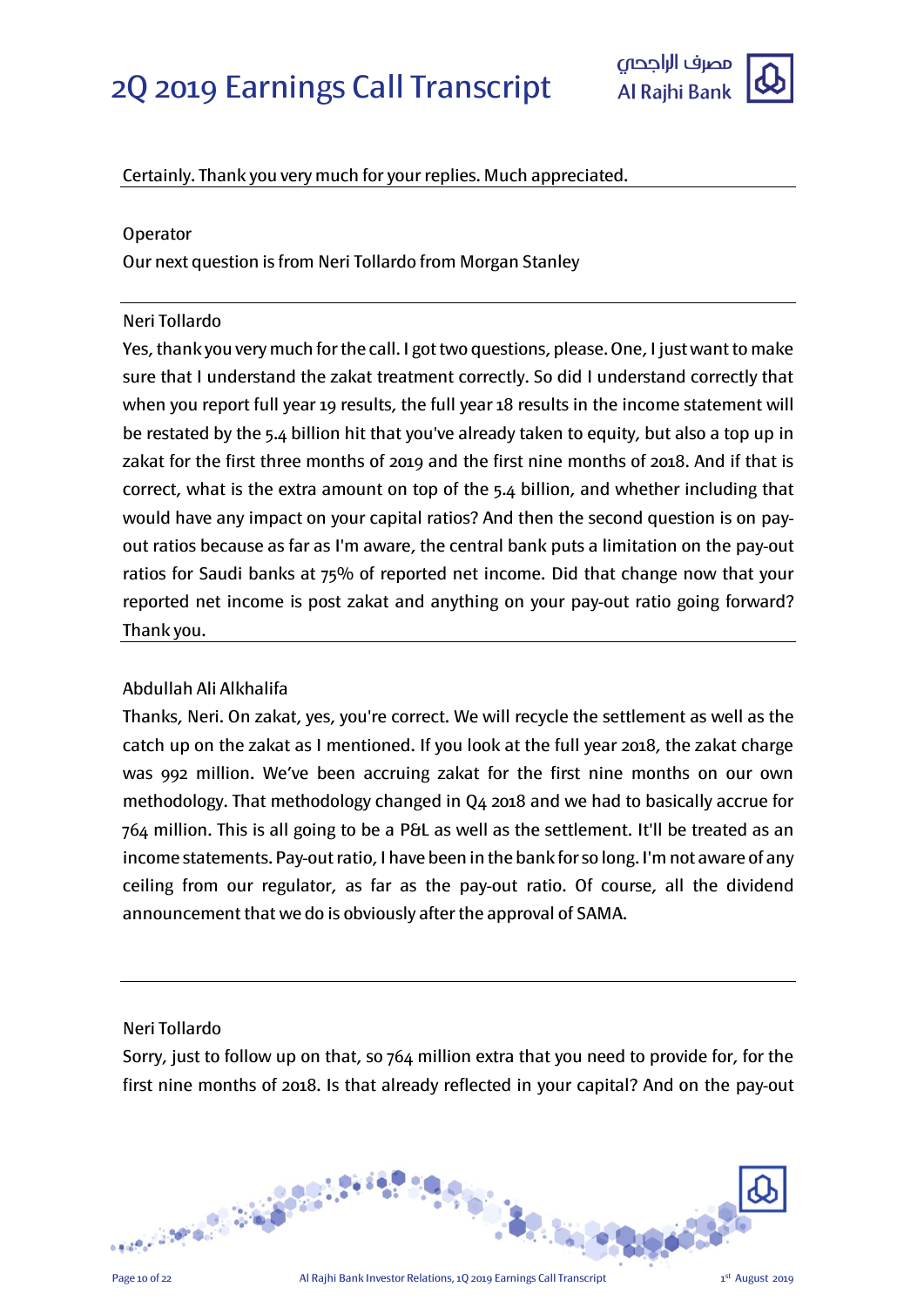

ratio, I was just under the impression that 25% of net profit needs to go into statutory reserves and that's why I said the 75% ceiling. But is that still the case?

#### Abdullah Ali Alkhalifa

Yes, you're right. You're referring to setting 25% to statutory reserves, but you have to realize that is after zakat. Therefore, if zakat is 10% and then you take the 25%, that effectively becomes 22%. So 22% plus 10%, which means 32% is not available for distribution, the rest is. The zakat as we said, if you look at last year financial was 992 million. What we accrued for the first nine months was only 288 million and the difference came in Q4 2018. So it's not additional zakat. It's zakat that's already been accrued last year. It will just be treated as a P&L item as well as the settlement has to be recycled for income statements.

#### Operator

Next question is from Hootan Yazhari from Bank of America Merrill Lynch. Please go ahead.

# Hootan Yazhari

Thank you, gentlemen. I have a couple of questions, please. Firstly, on the corporate loan market, have you started to see activity levels there picking up yet, given that there was a well flagged and widely expected rate cut coming. Have you seen corporate sitting on the side-lines waiting for greater clarity before they get engaged? And is there a bigger pipeline developing in the second half? Or do you expect similar sort of levels as the first half as your guidance for asset growth would suggest? The second question is really regarding your digital strategy. How much you've been investing there, whether you feel the current rate of investment is sufficient to achieve your goals, or whether you think this needs to intensify that. Your thoughts on those two matters would be greatly appreciated.



# Stefano Bertamini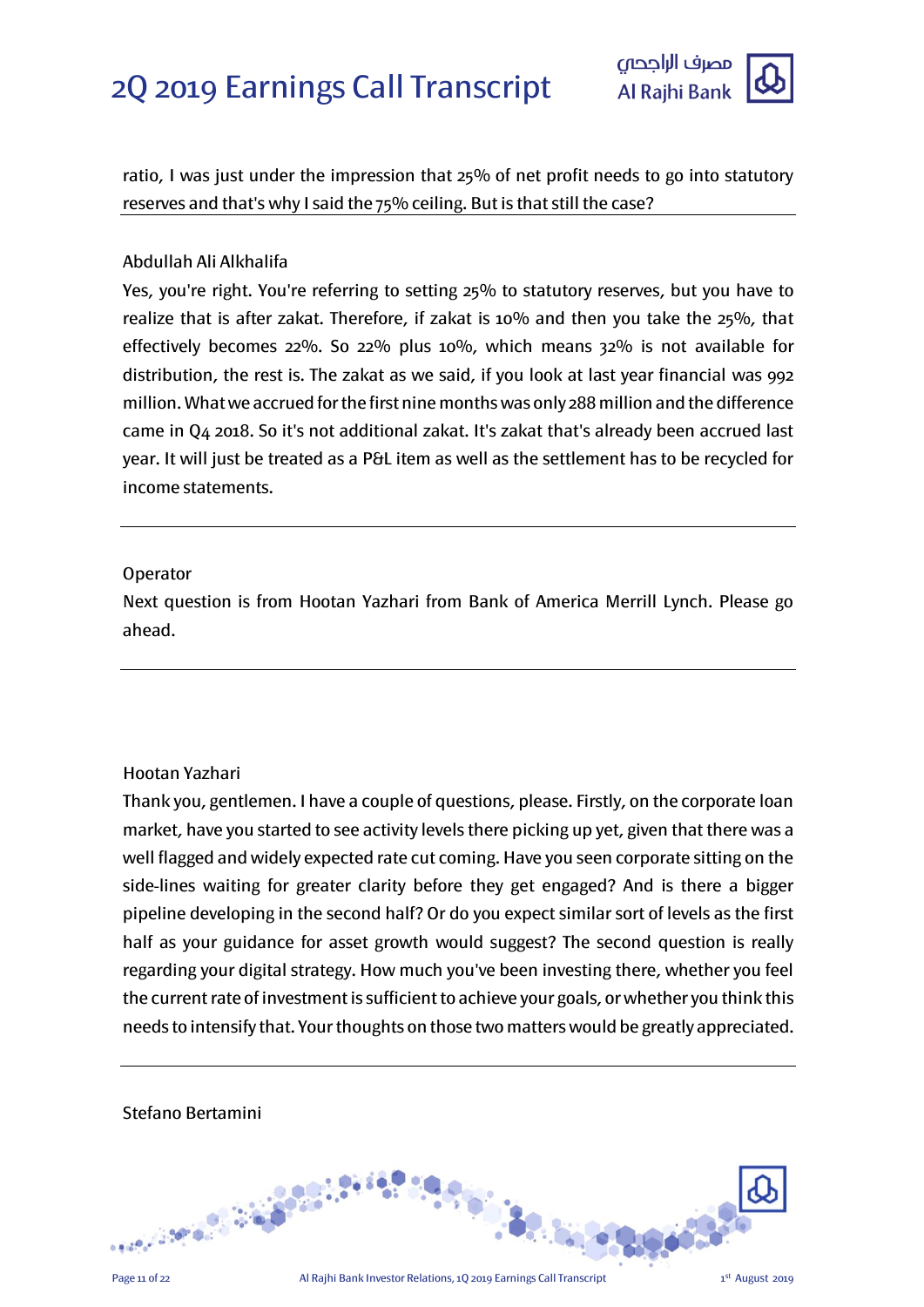

Okay. Thanks for your questions. In terms of the corporate loan market, I'd say it's better than last year, but it hasn't really picked up as much as we'd like to see. What's happening is the high quality corporates are seeing a lot of competition from banks. And we continue to see very tight margins. We continue to be quite selective in terms of where we choose to deploy our capital, particularly in thinly priced corporate deals. I think that may begin to improve a bit during the second half, we are seeing a lot more requests, particularly from our structured finance team. We've actually added resources there for the first time, certainly since I've been in the bank. So I think things are beginning to pick up. Whether that necessarily comes through second half of the year, now it's a bit early to call, but so far, it's a good improvement on last year, the fact that we're up over 5% year on year is also positive.

In terms of digital strategy, we have been investing steadily on this from day one, we have intensified our efforts. But that doesn't necessarily translate to materially higher levels of spend. Because we can only put so much through our IT infrastructure in any one year. And obviously, we have a lot of other things that we need to do to ensure that it remains robust and fit for purpose given the kind of volumes that we're seeing. So we believe that we're in good shape on digital, we've accelerated the amount of innovation that we've done in terms of features, products. and we continue to see extremely strong growth.

So, we believe we're on track but as you know, digital is a fast changing environment and we'll continue to monitor.; and if we think that needs to change at some stage, we'll communicate that which I think may be a result of our next strategic review, which we'll have with the board in October where we start talking about 2025 and we'll give you a heads up at that time if something changes as a result.

**Operator** Our next question is from Rahul Bajaj from Citibank. Please go ahead.

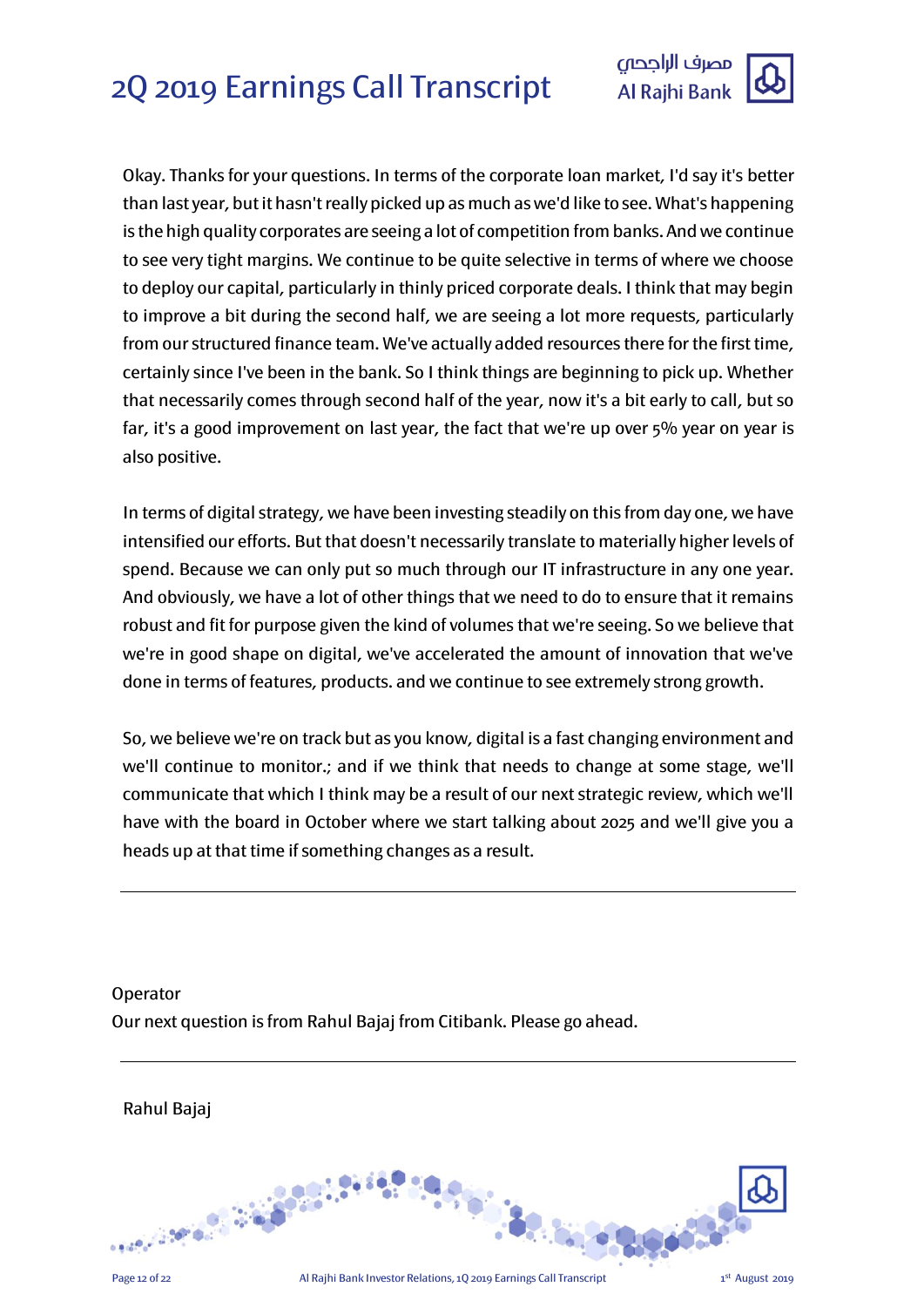

Hi, thanks for taking my question. I have two quick questions, actually. The first one relates to the one-offs that you mentioned, which impacted the cost line, so the VAT arrangement and the other one-off. I just wanted to understand, is this additional cost in any way, you're seeing impacting growth for those products? So for example, the mortgage VAT, who bears that cost and is that a cost from consumer and how does that impact growth? The second question is, coming back to zakat because it's slightly getting technical here. So to my understanding, and please correct me if I'm wrong. To my understanding, in the fourth quarter of last year, you already moved your reserves, as in made provisions in your liabilities out of your equity. So, you already kind of provisioned for it and you paid some 20% in 2018, the rest would be paid over next five instalments over five years. So, what happens in fourth quarter of 19 for the 2019 number? Will we see kind of a part of settlement going to the income statement in fourth quarter of 19 as well? Thank you.

# Abdullah Ali Alkhalifa

As far as the one offs, as I mentioned before, the bulk of that amount came from the VAT and I explained the background. Banks were under the impression that mortgages given for amount less than 850 million are not subject to VAT. That was clarified and if you recall, the VAT regulation came in effect at the beginning of 2018. Only this year, they came out with the clarification. Following the workshops, it was clear to banks that banks are supposed to pay VAT on all the amounts, all the loans given from the beginning of 2018. And that's why we had to amend it, so that's why it's one-off because it's not something we expect going forward to bear that cost on an ongoing basis. And we don't expect that this will lead to any damping of the demand of housing because of VAT.

For the zakat, you're right, there's no impact on equity. I believe I forgot to answer the questions about the zakat impacting equity. The amount of 5.4 billion was allocated in equity and was transferred to other liability at the end of 2018. Now, when we recycle the 5.4 as a P&L item, we'll have to put back the 5.4 in equity. Therefore, the net net has no impact on equity and no impact on capital adequacy.

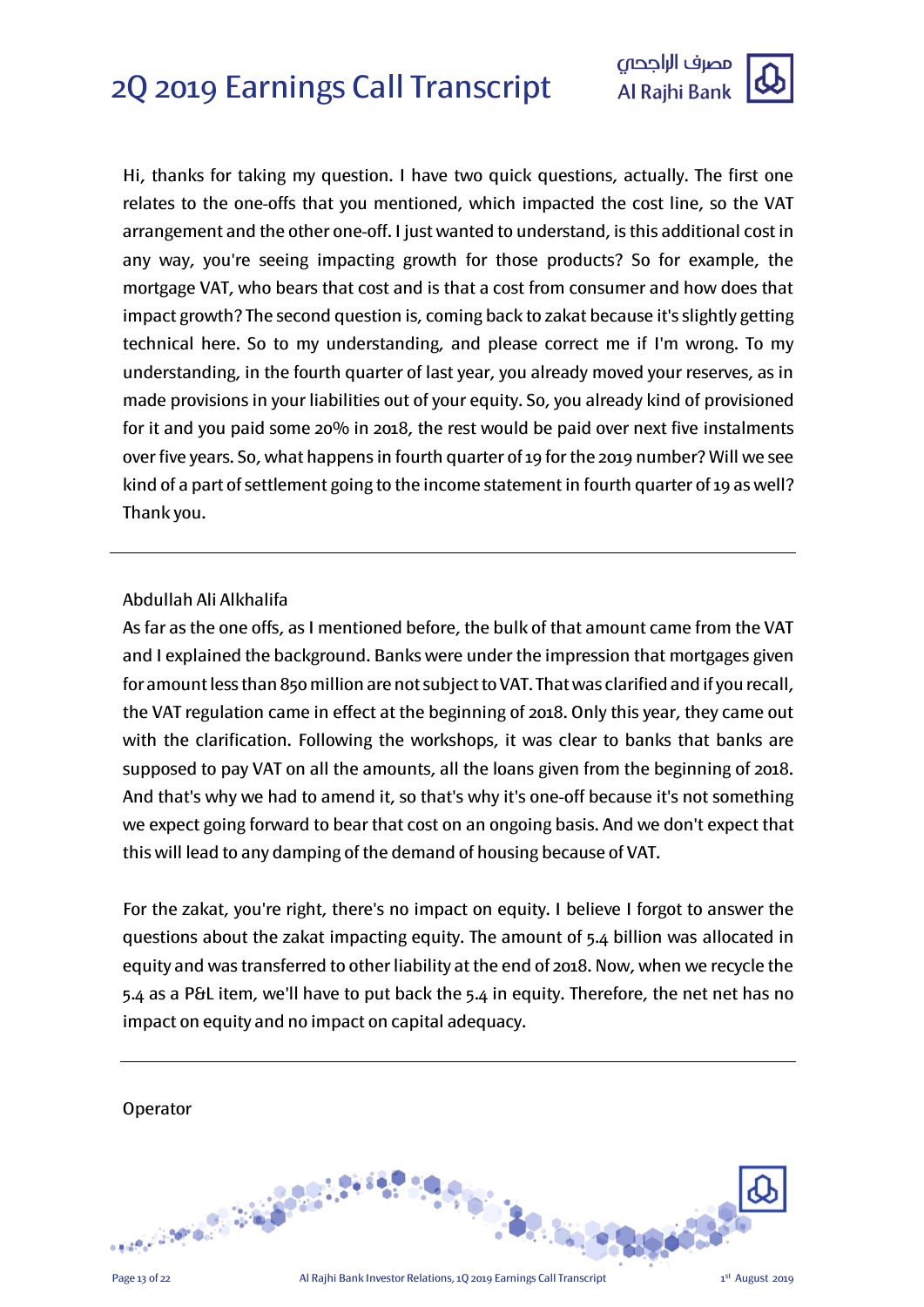

Our next question is from Edmond Christo from Bloomberg Intelligence. Please go ahead.

# Edmond Christo

I think most of my question has been asked, but I will go back to the first question which is on mortgage yield. I think we talked about 6 to  $8\%$ . We see the real estate refinance companies lowering the rate now on long term fixed mortgages. Also they are providing cheaper source of funding to mortgage finance company. I think your comment that we will not see it this year, we'll see it next year. So I think the point to make here is how you're managing the cost on mortgage origination. The other question is; can you give me some update on retail Sukuks markets? And do you see any impact coming on your deposit in the medium-term? Thank you.

# Stefano Bertamini

In terms of mortgage yields, we really haven't seen any impact so far from new products in the market or competition. The benchmark that we use is market share. So until we see any impact of slow down or deterioration in market share, we're really not making any adjustments. Obviously, as Abdullah also mentioned, the fact that we continue to see strong growth in current accounts effectively also gives us ability to protect our net profit margins, even if at some point in the future, we have to make some adjustments. The mortgage pricing varies by tenure, by income level, by ministry, etc. So it isn't as simple as, pick a rate and assume that's the right one. it's quite a complex pricing grid.

#### Abdullah Alkhalifa

Retail Sukuks is obviously the change in the Sukuks which to bring the minimum amount of 1000 riyals. We haven't seen any impact on it. I don't think there's a runoff from our retail to invest in Sukuk. As I mentioned to you, we had a very strong growth on current accounts. Year to date, 6.1%, double that of the market growth.

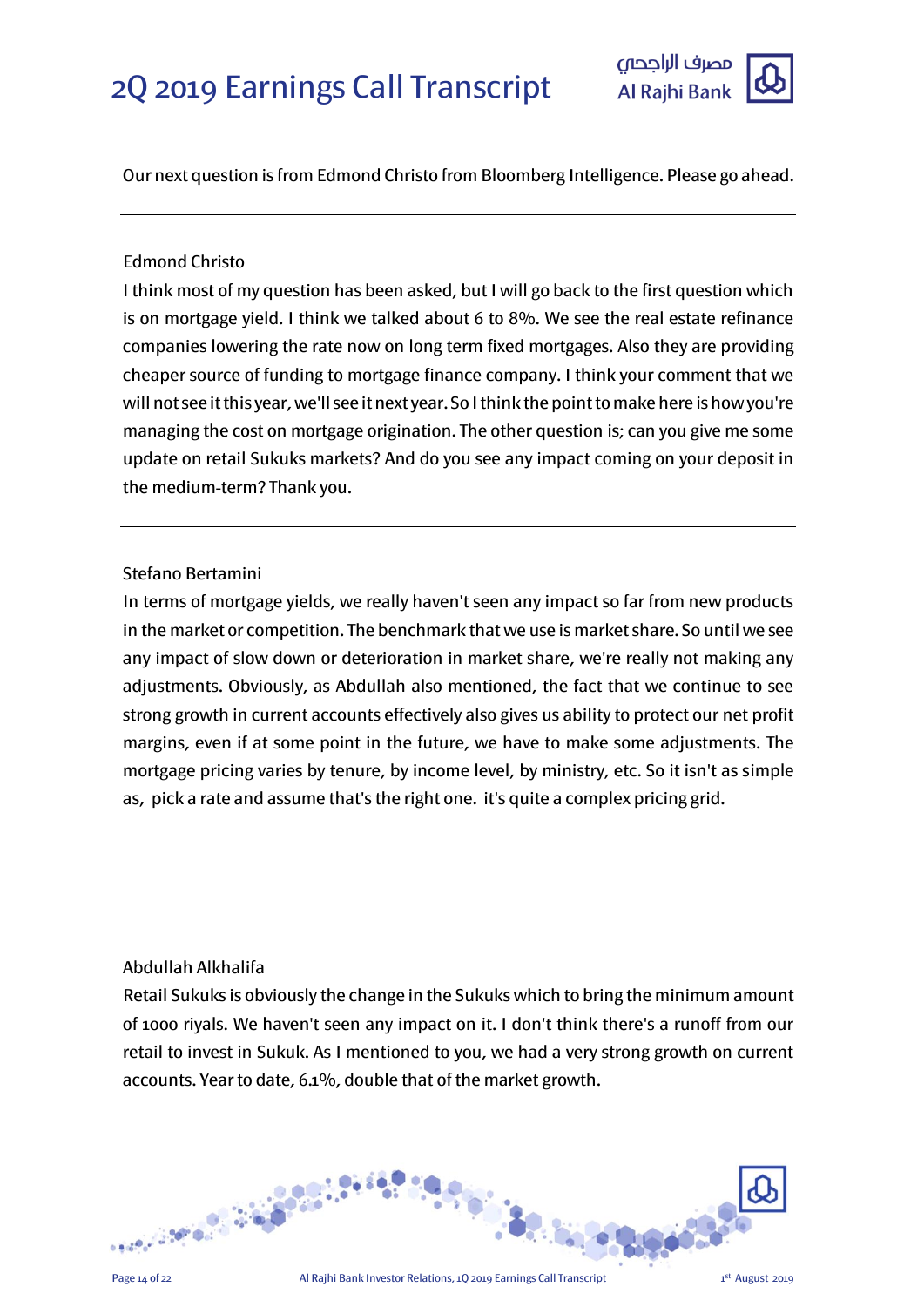

#### Operator

Our next question is from Chiro Ghosh from SICO. Please go ahead.

## Chiro Ghosh

Yeah, most of my question has been answered, just one quick one is about the mortgage loan. What percent of your mortgage loan is backed by REDF and if you can throw some color just to get us to get a sense of the asset quality of those loans.

# Stefano Bertamini

We don't give specific information on that. But I can tell you that a lot of the growth that we've seen this year has been primarily through government backed programs, which is obviously different from what we saw in the past. We also happen to have record mortgage volume this last month. We continue to see strong growth, a lot of it is coming from the government, but over time as that changes, we'll be happy to update.

# Chiro Ghosh

And so these loans are backed by the government or it's like a salary account and hence you feel safe, and the mortgage rate for the first five years is fix rated on if you take a 20 year loan for 20 years it's fix rated?

# Stefano Bertamini

There's approximately 14 different programs at least, so it says not a binary a simple yes, . And by the way, we obviously underwrite every loan. So it isn't just because a name comes, that you write the loan. On some of them, the government is providing assistance with a down payment. On others, it's on the principal. On others, it's a different type of subsidy. So it's relatively wide based, these are all salary assigned, as well. We also have the real estate as collateral. The average mortgage tends to be around 620 thousand SAR. These are entry level homes and a very wide exposure across all the major cities. We don't see any material concern. Our retail portfolio loan losses remains exceedingly low and

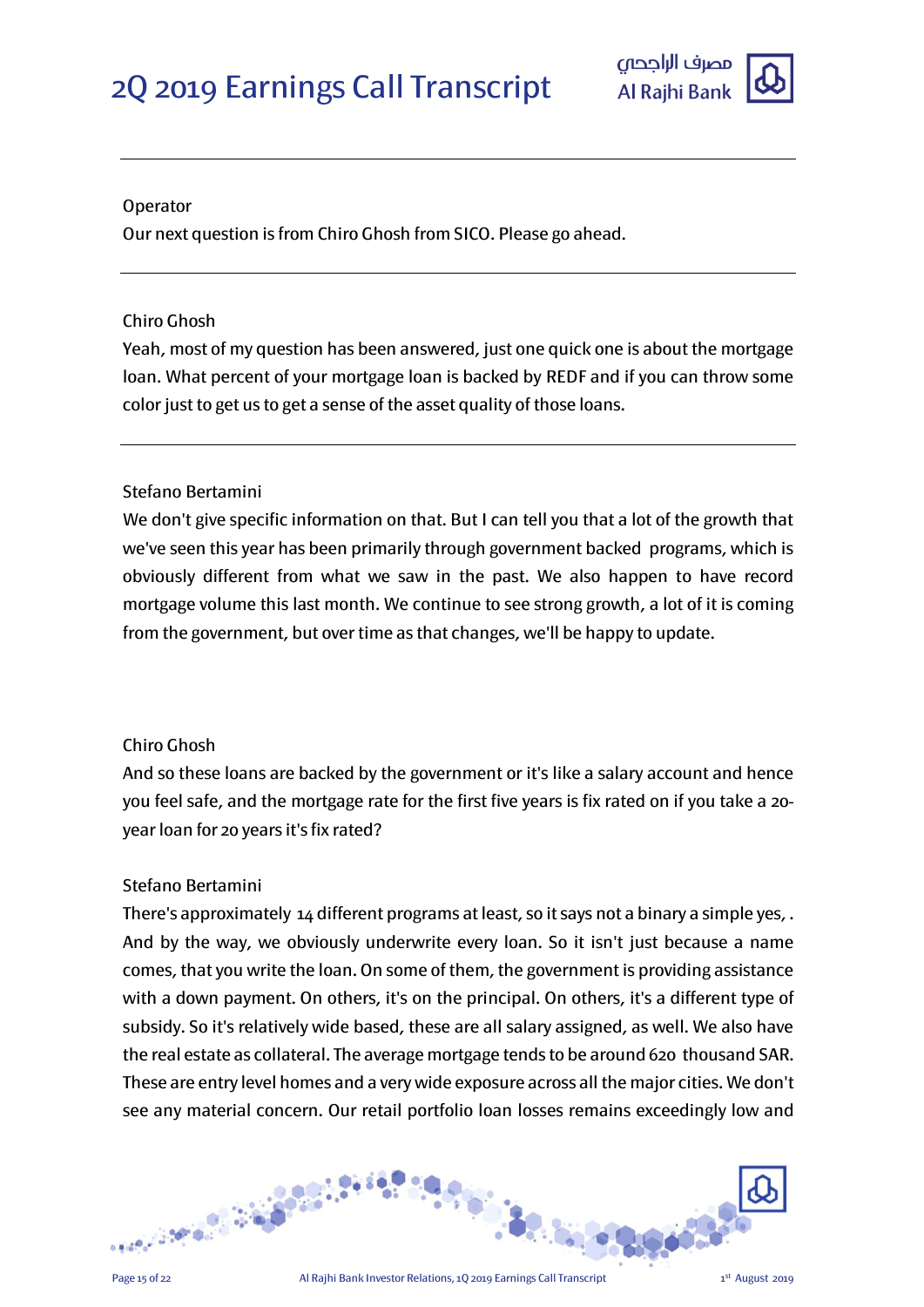

mortgages even well below the retailrun rate. The fixed rate mortgages are fixed for the entire term of the loan.

## **Operator**

Our next question is from Vikram Vishwanathan, from NBK Capital. Please go ahead.

#### Vikram Vishwanathan

Yes, thank you for the call. In terms of margins, given that the SAIBOR has been declining through the year, would it be possible to give some sense of how the margins will look like in 2020?

# Abdullah Alkhalifa

No, the guidance we give is for this year. following Q4 results this year we'll give guidance for 2020.

# Operator

Our next question is from Sayed Avi from Avinma Invest. Please go ahead.

#### Sayed Avi

Hi, gentlemen, this is Sayed Avi from Avinma Invest. My question is regarding the mortgage portfolio. Obviously, you've been in the past before this boom came in, the focus was in consumer finance, specifically or primarily the government employees. Given the current balance sheet leverage, loan deposit ratio, given the current conditions, how would you be able to grow the mortgage portfolio without actually displacing your current, you know, customer base, which is essentially government employees or consumer finance, portfolio. How much of that growth would come at the expense of this and how much of the growth will just come in as a result of increasing leverage on the balance sheet?

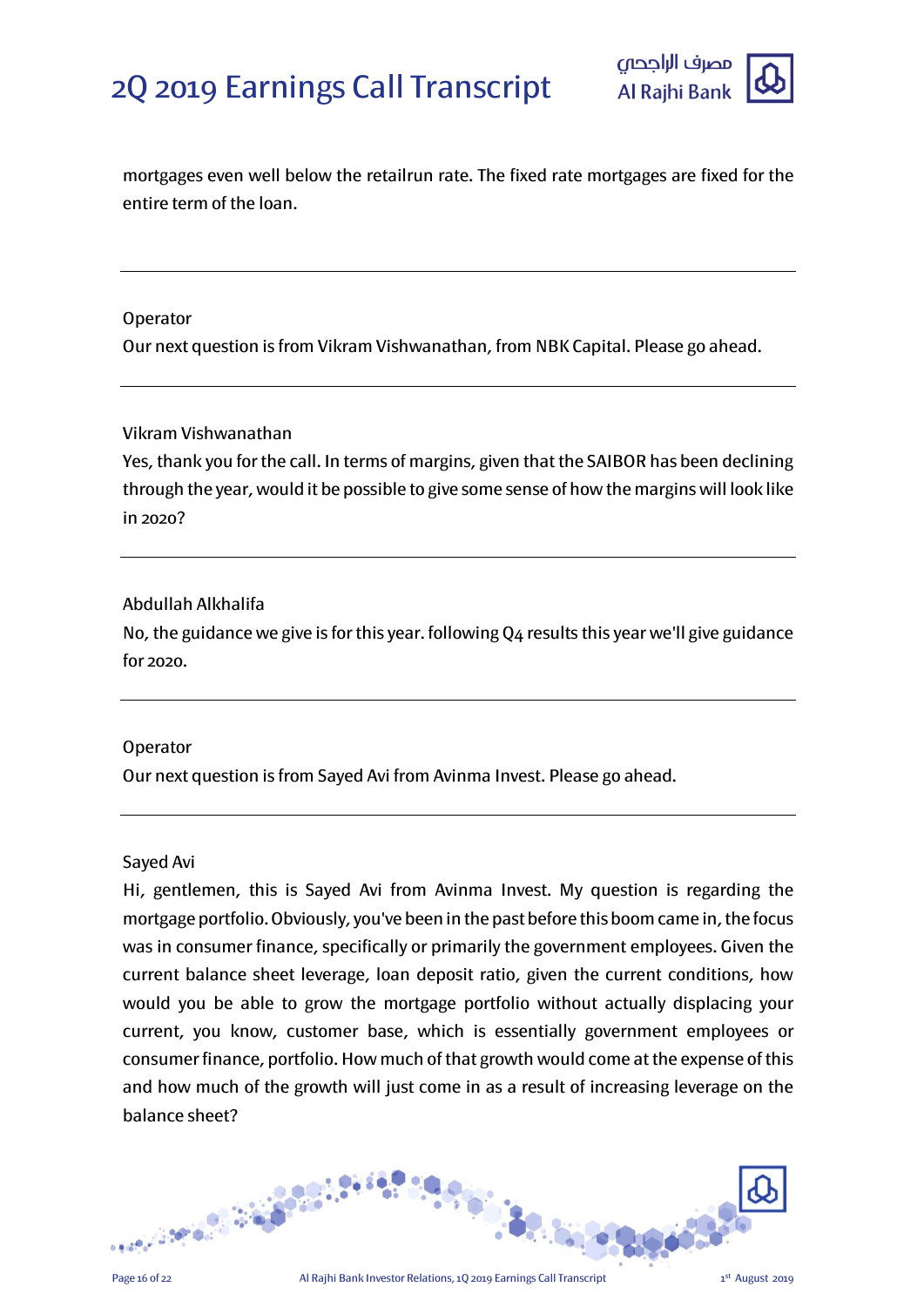

# Stefano Bertamini

There are some recent changes made on debt burden ratio by the regulator, which were designed to encourage customers to borrow for a home as opposed to other types of borrowing. And we've seen in our portfolio, lower growth rate, for example, in personal loans and much higher growth rate in line with what the government is trying to achieve in mortgage. From a balance sheet leverage perspective, we can easily double the size of our book and that's not going to have any impact on our ability to grow our corporate book, ability to support SME, ability to grow other products within retail portfolio. So, at this stage, we don't see any impact on our ability to continue to support the kind of growth rates we've seen so far.

# Operator

Our next question is from Adnan Farooq from Jadwa Investments. Please go ahead.

# Adnan Farooq

Thank you for the call. I have a couple of questions. What percentage of your investment book is fixed rated as opposed to floating rate? And the second question is, would it be fair to say that given mortgages grew 39% year on year, the rest of your retail portfolio is fairly flat or even declining? And can you mention what percentage of your retail book is mortgages now?

# Abdullah Alkhalifa

Let me answer the last question first. Mortgage represent now 24% of our retail portfolio. Now, as far as the breakdown of fixed versus floating in our investment portfolio we do have both however the majority is floating investments such as 22 billion of sukuk. We also have some Sukuks from corporates and banks, that are floating. The rest is fixed rates.

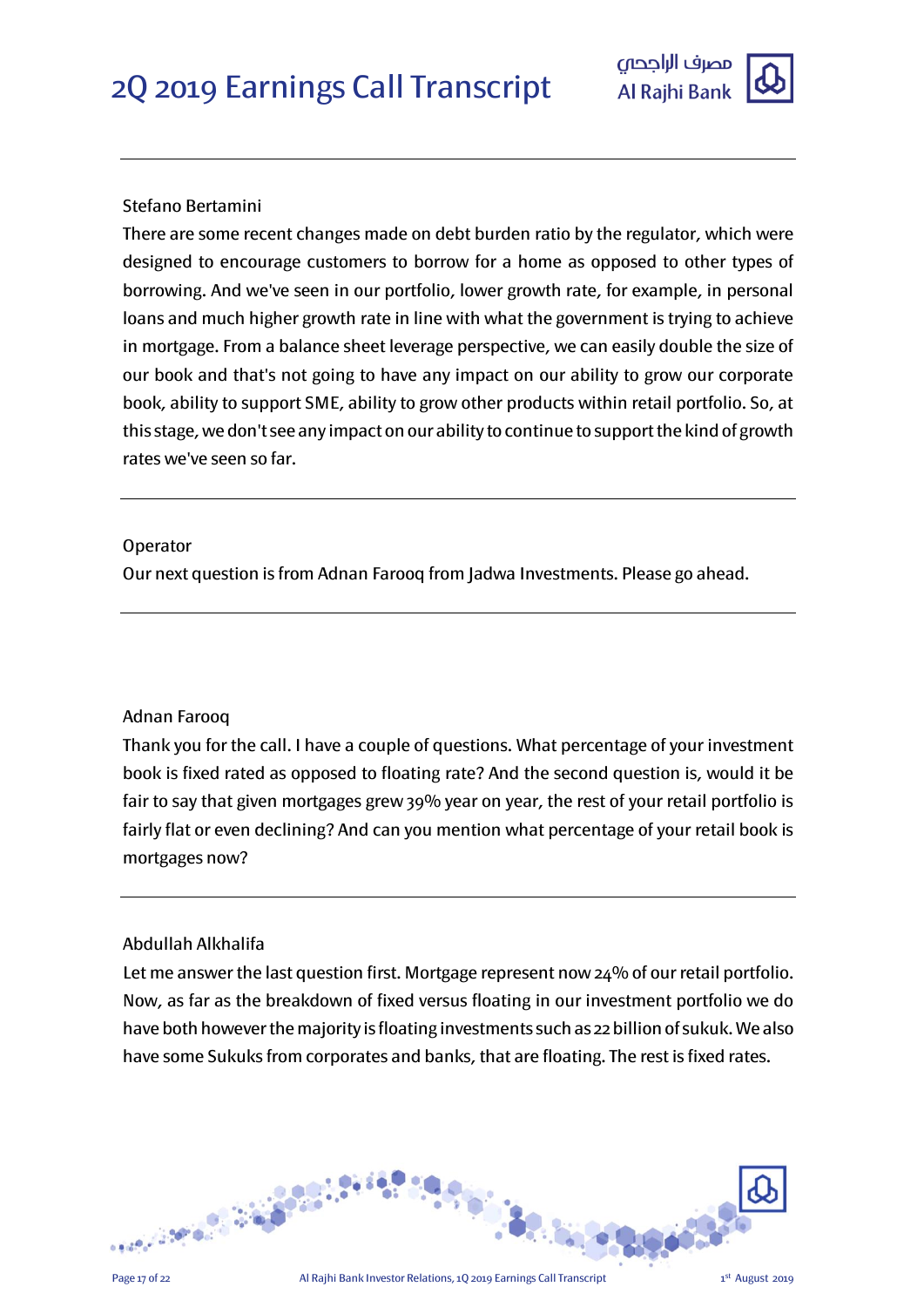

#### Operator

Our next question is from Noman Khan from NCB Capital. People go head.

## Noman Khan

Hello. First of all, congratulations for your excellent results again, I think you have been outperforming the market for quite some time now. Just wanted to have a quick question. I think it is a follow up question from what you have already answered as you said. The total book of mortgage is about 24% of retail. Is it a target ceiling that you're looking at for the mortgage loan as a percentage of the overall book size to be very honest? Because if I'm correct, it could possibly lead to a majority mismatch between your assets and liabilities. So is there any target ceiling that you're looking for, for mortgage as part of the total per loan portfolio?

# Stefano Bertamini

The short answer is we don't have a target ceiling at this stage. If you look at most banks globally, particularly retail banks, normally mortgage is at least half of the retail book. So I think over time, you can certainly see that happen here in Saudi but again, we have no internal cap at this stage and, we'll obviously look at that when it becomes an issue that we need to consider.

# Abdullah Alkhalifa

As far as the mismatch of asset liability that's obviously always been a feature of the Saudi banking system. I know we're expanding now as banks in general, expanding in the longer duration assets, such as the mortgage. But if you recall, we've always had short term funding financing long term assets. For us, as always, it's very important to realize how sticky our current accounts. Current accounts are very sticky and actually growing year on year. So this is providing us zero funding cost as far as financing these assets. We haven't tapped into the capital market; and if we see a need for it, we can definitely issue fixed rates for longer duration liabilities.

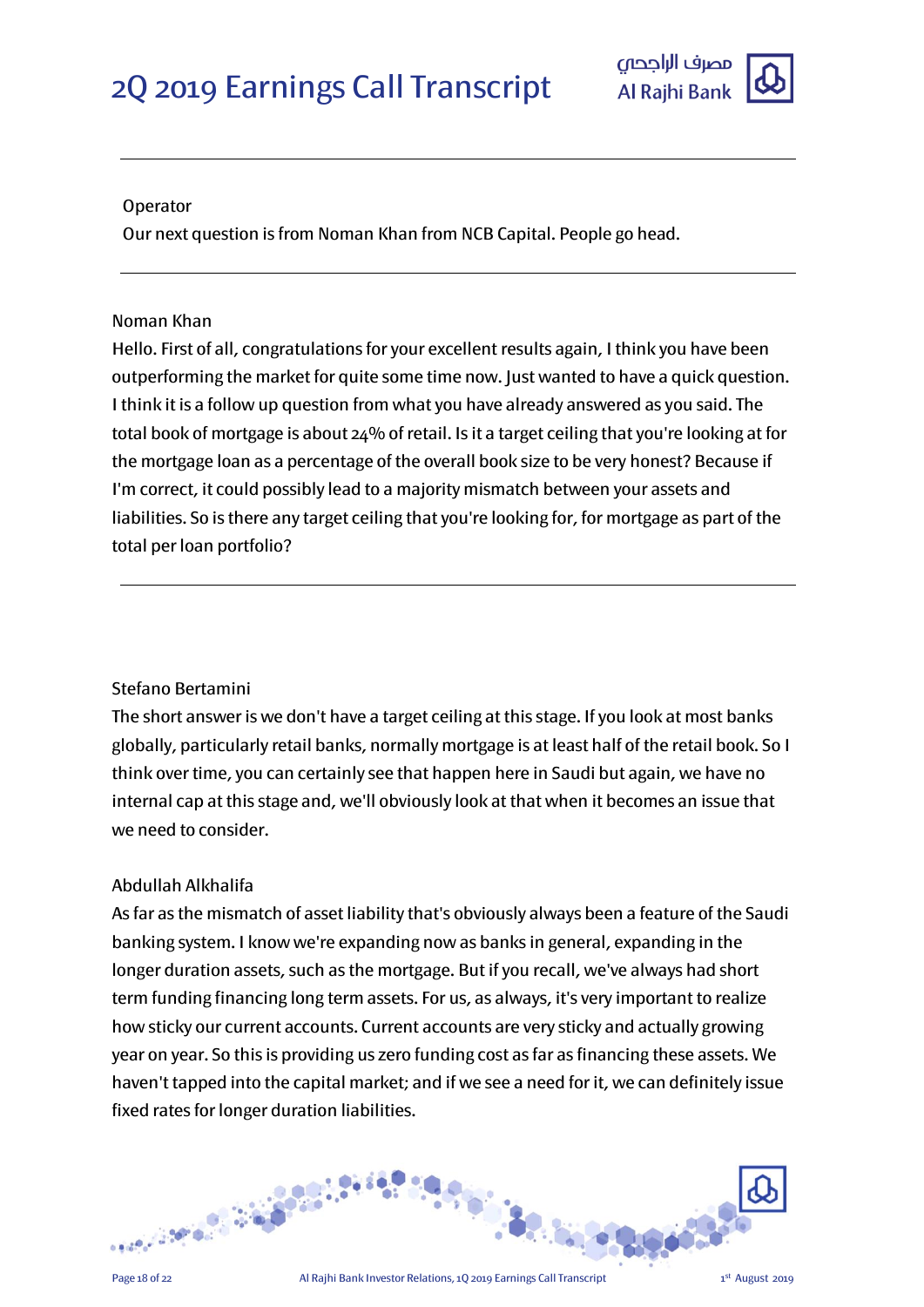

# Noman Khan

My last question again, would be if you can guide about overall loan growth that you are looking for industry and what are you looking at? What your loan growth target is? And apart from mortgage, do you think any other product is showing any signs of recovery apart from mortgage in the retail side.

# Stefano Bertamini

We've already given guidance on loan growth, which is mid-single digits. We're seeing, for example, very strong growth in cards. Card business continues to do well. We're seeing good growth also in the mix of business coming from our E channels. Corporate book, as we mentioned is growing, treasury is doing a good job. So the only thing that we've seen really flat to down is auto. That's been the one sector that's been somewhat impacted. Everything else I think remains fairly steady and obviously mortgage being the stand out growth driver right now.

# Operator

Our next question comes from Karim Kehiah from Arqaam Capital. Please go ahead.

# Karim Kekiah

The Responsible Lending criteria, which was implemented last year, do you think that basically, the strong growth in mortgages could come at the expense of lower loan growth and auto loans and personal loans going into basically once DBR start to increase or not necessarily, or is this not being enforced at all?

# Stefano Bertamini

No, it's being enforced and has definitely had an impact. This is something we've seen happening since the changes were made. Also, auto sales overall, are down quite a bit. I believe the last number I saw was around 26%,; so auto sales are down to begin with. The DBR makes the financing more challenging, so less people are eligible. So they tend to, for

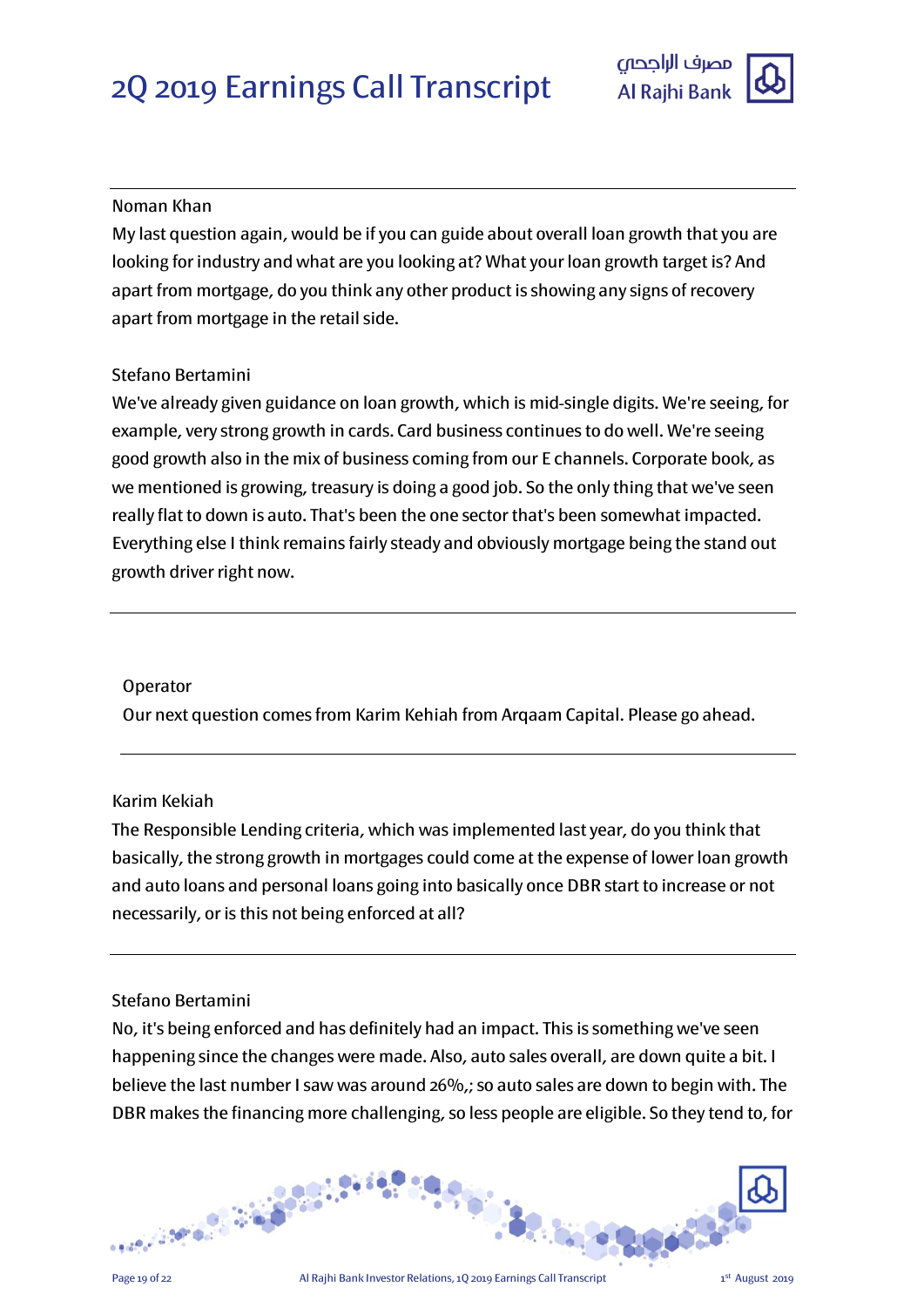

example, move to a lower value car. And we're seeing, low single digit growth in consumer lending, which is pretty much in line with usually a bit higher than GDP.

#### Operator

Our next question comes from Waleed Mohsin from Goldman Sachs. Please go ahead.

# Waleed Mohsin

Yes. Hi, good afternoon, good evening. Thank you so much for the presentation. Waleed here from Goldman Sachs. Three questions from my side. The first question is regarding to asset quality. I was wondering if you could provide some details around stage two exposures that you have which are sitting at 8%. I just wanted to get a little bit of color on stage two exposures. And have you recently seen the migration from stage two to stage three? And then again, migration from stage one to stage two. Just want to get a sense of how much of this is corporate, I presume it's mostly stage two. So a lot of this would be corporate, just interested in the sectors. That's question one.

Secondly, in terms of the substantial growth in mortgages, obviously, Al Rajhi continues its market leadership. And we've also seen the rest of the sector pick up. So, initially, when the total mortgages in the system were less than 10% of total lending, SAMA may have had a different view. I just wanted to get a sense that is it a push from the regulator, despite the fact that the cost of deposits is sticky. They are contractually short term but from a behavior perspective, they're longer term. Is it a push from the regulator for banks to explore other avenues of funding mortgages? Whether it's through bonds or actually, in terms of when SAMA thinks about capital, are they requiring banks to maintain a higher level of equity so that as a backstop, you have ample long term sticky funding to take care of the substantial growth which has come to mortgages. And last question in terms of the savings product, where are you with your savings product? What stage are you and what are your expectations regarding the savings deposit product? Thank you.

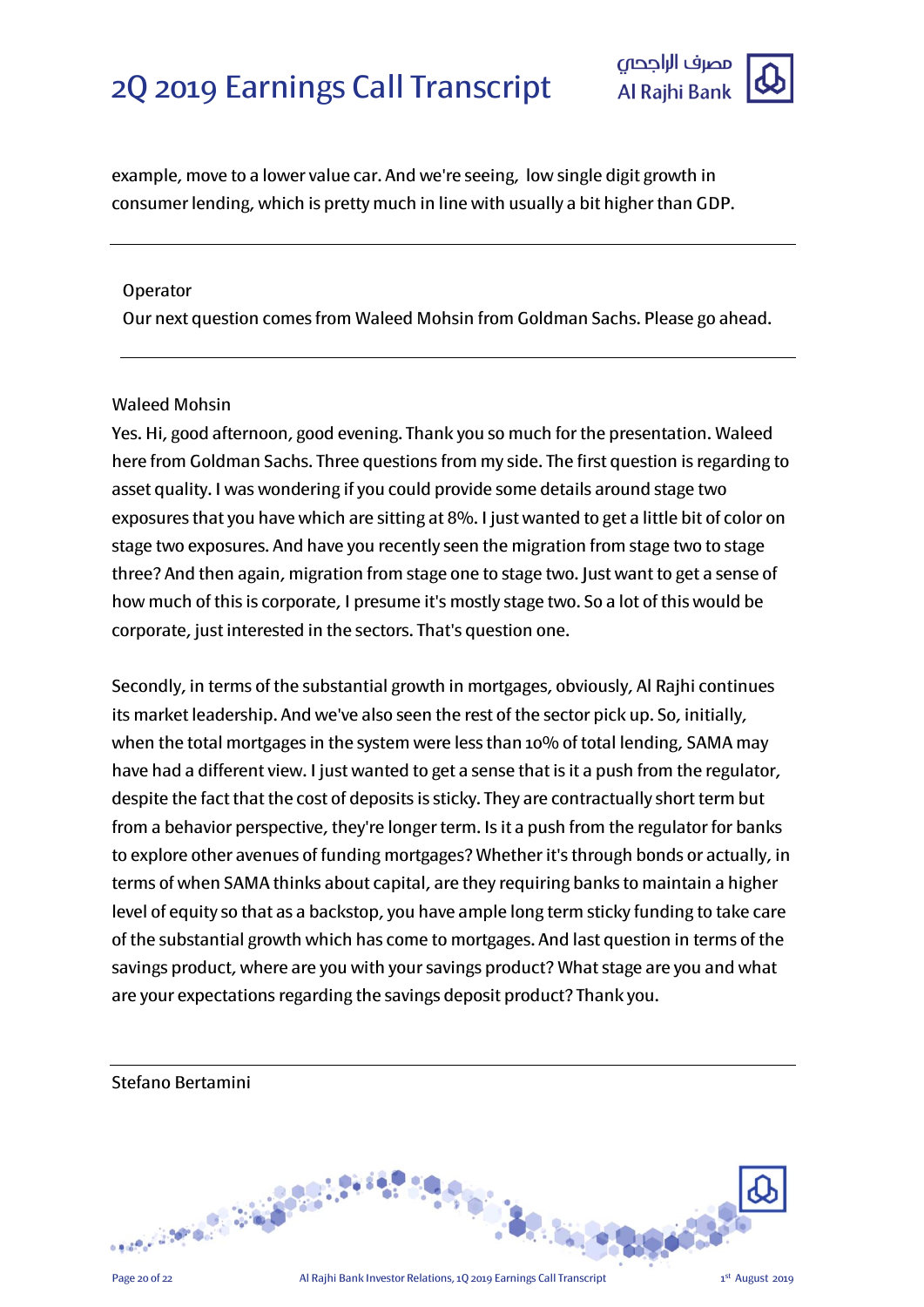

I'll take the last two and Abdullah will answer the first one. In terms of savings product, as of today, we don't have a savings product. We are expecting to launch one either late Q4, early Q1. We don't expect to see a material impact from that. Because culturally savings is still not something that has obtained the momentum , obviously the government and the regulator would like to see. But, y we will do our part. Interestingly, we did recently launch an employee savings scheme, which had a good take up. So I think you'll see savings being encouraged more by companies as opposed to necessarily depositors, particularly in a low rate environment. In terms of mortgage, no, there is no push from SAMA, certainly, that I'm aware of in terms of funding or mismatch or anything like that. There's no additional requirements on equity. I mean, we just went through ICAAP, ILAAP, we have no issues or concerns on that front.

# Abdullah Alkhalifa

Waleed also on the staging, we actually do disclose this on the annual basis. I haven't seen in the first quarter or second quarter any change in trends as far as the migration between one stage to the other, that is something that we will disclose I believe on the annual financials. Basically no, there hasn't been a change on the migration from one stage to the other.

# Operator

our last question comes from Mohamed Toumali from NCB Capital. Please go ahead.

# Mohamed Toumali

Hi, good afternoon, gentlemen. And thanks for the call. My question is related to the securitization deal you signed with eXtra, which is one of its first kind in Saudi. My question is regarding the level of profitability of such deals for Al Rajhi, the priority, how big such markets would be for Al Rajhi, going forward in Saudi.